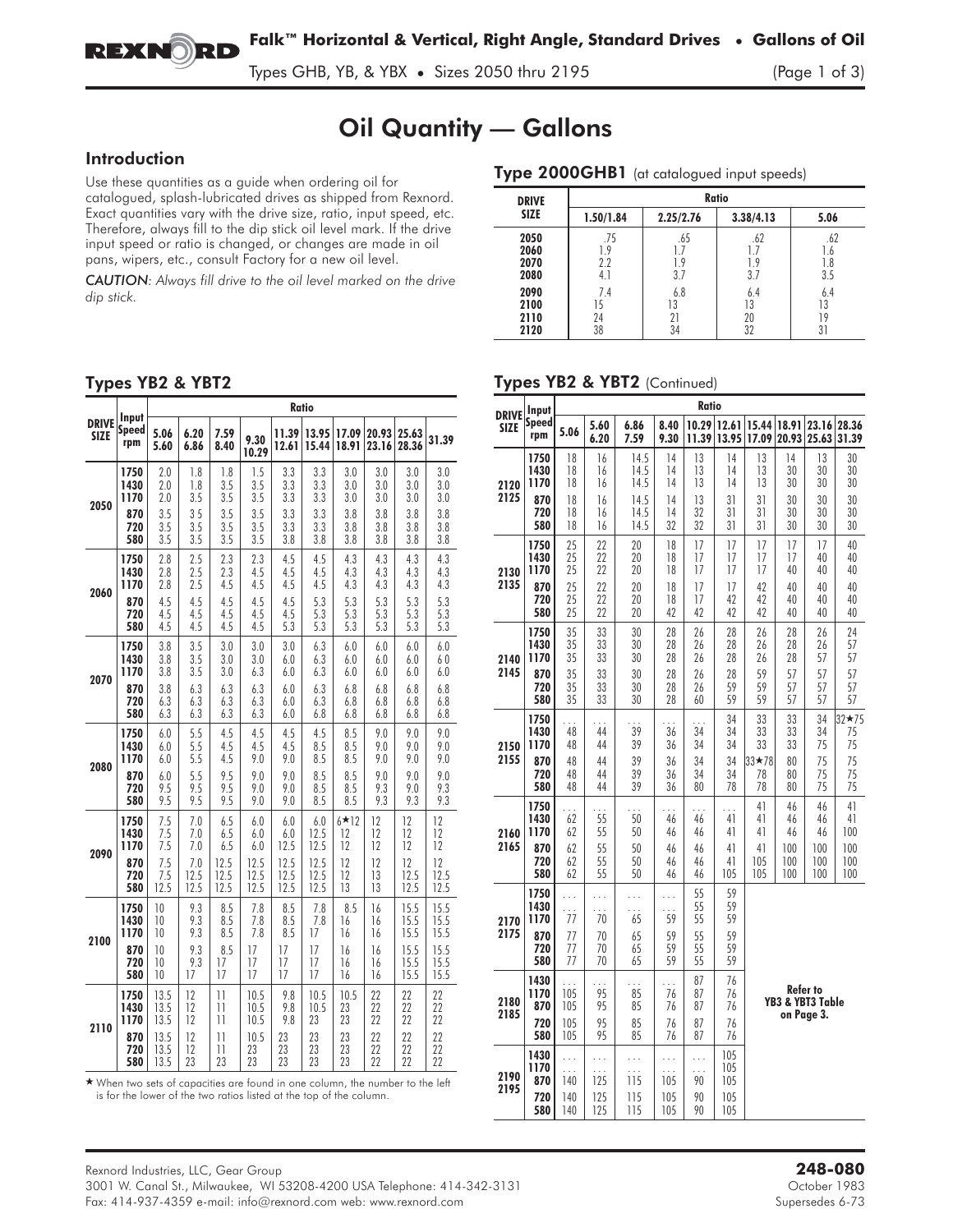## **Parts Guide • Falk™ Horizontal & Vertical, Right Angle Standard Drives**

(Page 2 of 3) Types GHB, YB, & YBX • Sizes 2050 thru 2195

## Types YB3 & YBT3 — Ratios 34.74–194.6

Types YB3 & YBT3 — Ratios 34.74–194.6 *(Continued)*

**REXNORD** 

| <b>DRIVE</b> | Input        |       |       |       |       | Ratio |       |       |       |       |
|--------------|--------------|-------|-------|-------|-------|-------|-------|-------|-------|-------|
| <b>SIZE</b>  | <b>Speed</b> | 34.74 | 42.54 | 52.11 | 68.82 | 78.16 | 95.73 | 117.2 | 143.6 | 175.9 |
|              | rpm          | 38.44 | 47.08 | 57.66 | 70.62 | 86.50 | 105.9 | 129.7 | 158.9 | 194.6 |
| 2050         | 1750         | 3.5   | 3.5   | 3.5   | 3.5   | 3.5   | 3.5   | 3.5   | 3.5   | 3.8   |
|              | 1430         | 3.5   | 3.5   | 3.5   | 3.5   | 3.5   | 3.5   | 3.5   | 3.8   | 3.8   |
|              | 1170         | 3.5   | 3.5   | 3.5   | 3.5   | 3.5   | 3.5   | 3.8   | 3.8   | 3.8   |
|              | 870          | 3.5   | 3.5   | 3.5   | 3.5   | 3.8   | 3.8   | 3.8   | 3.8   | 4.0   |
|              | 720          | 3.5   | 3.5   | 3.5   | 3.5   | 3.8   | 3.8   | 3.8   | 4.0   | 4.0   |
|              | 580          | 3.5   | 3.5   | 3.8   | 3.8   | 3.8   | 3.8   | 4.0   | 4.0   | 4.0   |
| 2060         | 1750         | 5.3   | 5.3   | 5.3   | 5.3   | 5.3   | 5.3   | 5.3   | 5.3   | 5.5   |
|              | 1430         | 5.3   | 5.3   | 5.3   | 5.3   | 5.3   | 5.3   | 5.3   | 5.5   | 5.5   |
|              | 1170         | 5.3   | 5.3   | 5.3   | 5.3   | 5.3   | 5.3   | 5.3   | 5.5   | 5.5   |
|              | 870          | 5.3   | 5.3   | 5.3   | 5.3   | 5.5   | 5.5   | 5.5   | 5.5   | 6.0   |
|              | 720          | 5.3   | 5.3   | 5.3   | 5.3   | 5.5   | 5.5   | 5.5   | 6.0   | 6.0   |
|              | 580          | 5.3   | 5.3   | 5.5   | 5.5   | 5.5   | 5.5   | 6.0   | 6.0   | 6.0   |
| 2070         | 1750         | 7.3   | 7.3   | 7.3   | 7.3   | 7.3   | 7.3   | 7.3   | 7.3   | 7.5   |
|              | 1430         | 7.3   | 7.3   | 7.3   | 7.3   | 7.3   | 7.3   | 7.3   | 7.5   | 7.5   |
|              | 1170         | 7.3   | 7.3   | 7.3   | 73    | 7.3   | 7.3   | 7.5   | 7.5   | 7.5   |
|              | 870          | 7.3   | 7.3   | 7.3   | 7.3   | 7.3   | 7.5   | 7.5   | 7.5   | 8.5   |
|              | 720          | 7.3   | 7.3   | 7.3   | 7.3   | 7.5   | 7.5   | 7.5   | 8.5   | 8.5   |
|              | 580          | 7.3   | 7.3   | 7.3   | 7.5   | 7.5   | 7.5   | 8.5   | 8.5   | 8.5   |
| 2080         | 1750         | 11.5  | 11.5  | 11.5  | 11.5  | 11.5  | 11.5  | 11.5  | 11.5  | 12    |
|              | 1430         | 11.5  | 11.5  | 11.5  | 11.5  | 11.5  | 11.5  | 11.5  | 12    | 12    |
|              | 1170         | 11.5  | 11.5  | 11.5  | 11.5  | 11.5  | 11.5  | 12    | 12    | 12    |
|              | 870          | 11.5  | 11.5  | 11.5  | 11.5  | 11.5  | 12    | 12    | 12    | 13.5  |
|              | 720          | 11.5  | 11.5  | 11.5  | 11.5  | 12    | 12    | 12    | 13.5  | 13.5  |
|              | 580          | 11.5  | 11.5  | 12    | 12    | 12    | 12    | 13.5  | 13.5  | 13.5  |
| 2090         | 1750         | 14    | 14    | 14    | 14    | 13.5  | 13.5  | 13.5  | 13.5  | 15.3  |
|              | 1430         | 14    | 14    | 14    | 14    | 13.5  | 13.5  | 13.5  | 15.3  | 15.3  |
|              | 1170         | 14    | 14    | 14    | 14    | 13.5  | 13.5  | 15.3  | 15.3  | 15.3  |
|              | 870          | 14    | 14    | 14    | 14    | 13.5  | 153   | 15.3  | 15.3  | 16.8  |
|              | 720          | 14    | 14    | 14    | 14    | 15.3  | 15.3  | 15.3  | 16.8  | 16.8  |
|              | 580          | 14    | 14    | 14    | 15.3  | 15.3  | 15.3  | 16.8  | 16.8  | 16.8  |
| 2100         | 1750         | 21    | 21    | 21    | 20.5  | 20.5  | 20.5  | 20.5  | 20.5  | 21.3  |
|              | 1430         | 21    | 21    | 21    | 20.5  | 20.5  | 20.5  | 20.5  | 21.3  | 21.3  |
|              | 1170         | 21    | 21    | 21    | 20.5  | 20.5  | 20.5  | 21.3  | 21.3  | 21.3  |
|              | 870          | 21    | 21    | 21    | 20.5  | 21.3  | 21.3  | 21.3  | 21.3  | 24    |
|              | 720          | 21    | 21    | 21    | 20.5  | 21.3  | 21.3  | 21.3  | 24    | 24    |
|              | 580          | 21    | 21    | 21.3  | 21.3  | 21.3  | 21.3  | 24    | 24    | 24    |
| 2110         | 1750         | 27    | 27    | 26.5  | 26.5  | 26.5  | 26    | 26.5  | 26.5  | 28    |
|              | 1430         | 27    | 27    | 26.5  | 26.5  | 26.5  | 26    | 26.5  | 28    | 28    |
|              | 1170         | 27    | 27    | 26.5  | 26.5  | 26.5  | 26    | 28    | 28    | 28    |
|              | 870          | 27    | 27    | 26.5  | 26.5  | 26.5  | 28    | 28    | 28    | 30    |
|              | 720          | 27    | 27    | 26.5  | 26.5  | 28    | 28    | 28    | 30    | 30    |
|              | 580          | 27    | 27    | 26.5  | 28    | 28    | 28    | 30    | 30    | 30    |

- When two sets of capacities are found in one column, the number to the left is for the lower of the two ratios listed at the top of the column.

|              | Input                |                   |                   |                   |            | Ratio                          |                   |                   |                   |                   |
|--------------|----------------------|-------------------|-------------------|-------------------|------------|--------------------------------|-------------------|-------------------|-------------------|-------------------|
| <b>DRIVE</b> | Speed                | 34.74             | 42.54             | 52.11             | 63.82      | 78.16                          | 95.73             | 117.2             | 143.6             | 175.9             |
| <b>SIZE</b>  | rpm                  | 38.44             | 47.08             | 57.66             | 70.62      | 86.50                          | 105.9             | 129.7             | 158.9             | 194.6             |
| 2120         | 1750                 | 37                | 37                | 36.5              | 36.5       | 37                             | 36.5              | 36.5              | 36.5              | 39                |
|              | 1430                 | 37                | 37                | 36.5              | 36.5       | 37                             | 36.5              | 36.5              | 39                | 39                |
|              | 1170                 | 37                | 37                | 36.5              | 36.5       | 37                             | 36.5              | 39                | 39                | 39                |
| 2125         | 870                  | 37                | 37                | 36.5              | 36.5       | 37                             | 39                | 39                | 39                | 41                |
|              | 720                  | 37                | 37                | 36.5              | 36.5       | 39                             | 39                | 39                | 41                | 41                |
|              | 580                  | 37                | 37                | 36.5              | 39         | 39                             | 39                | 41                | 41                | 41                |
| 2130         | 1750                 | 50                | 50                | 48                | 48         | 48                             | 48                | 47                | 48                | 53                |
|              | 1430                 | 50                | 50                | 48                | 48         | 48                             | 48                | 47                | 53                | 53                |
|              | 1170                 | 50                | 50                | 48                | 48         | 48                             | 48                | 53                | 53                | 53                |
| 2135         | 870                  | 50                | 50                | 48                | 48         | 48                             | 53                | 53                | 53                | 57                |
|              | 720                  | 50                | 50                | 48                | 48         | 53                             | 53                | 53                | 57                | 57                |
|              | 580                  | 50                | 50                | 48                | 53         | 53                             | 53                | 57                | 57                | 57                |
| 2140         | 1750                 | 75                | 75                | 75                | 75         | 75                             | 75                | 75                | 75                | 77                |
|              | 1430                 | 75                | 75                | 75                | 75         | 75                             | 75                | 75                | 77                | 77                |
|              | 1170                 | 75                | 75                | 75                | 75         | 75                             | 75                | 77                | 77                | 77                |
| 2145         | 870                  | 75                | 75                | 75                | 75         | 75                             | 77                | 77                | 77                | 85                |
|              | 720                  | 75                | 75                | 75                | 75         | 77                             | 77                | 77                | 85                | 85                |
|              | 580                  | 75                | 75                | 75                | 77         | 77                             | 77                | 85                | 85                | 85                |
| 2150         | 1750                 | 97                | 97                | 97                | 97         | 97                             | 97                | 97                | 97                | 105               |
|              | 1430                 | 97                | 97                | 97                | 97         | 97                             | 97                | 97                | 105               | 105               |
|              | 1170                 | 97                | 97                | 97                | 97         | 97                             | 97                | 105               | 105               | 105               |
| 2155         | 870                  | 97                | 97                | 97                | 97         | 97                             | 105               | 105               | 105               | 115               |
|              | 720                  | 97                | 97                | 97                | 97         | 105                            | 105               | 105               | 115               | 115               |
|              | 580                  | 97                | 97                | 97                | 105        | 105                            | 105               | 115               | 115               | 115               |
| 2160         | 1750                 | 105               | 105               | 102               | 100        | 142                            | 142               | 142               | 142               | 150               |
|              | 1430                 | 142               | 142               | 142               | 142        | 142                            | 142               | 142               | 150               | 150               |
|              | 1170                 | 142               | 142               | 142               | 142        | 142                            | 142               | 150               | 150               | 150               |
| 2165         | 870                  | 142               | 142               | 142               | 142        | 142                            | 150               | 150               | 150               | 162               |
|              | 720                  | 142               | 142               | 142               | 142        | 150                            | 150               | 150               | 162               | 162               |
|              | 580                  | 142               | 142               | 142               | 150        | 150                            | 150               | 162               | 162               | 162               |
| 2170         | 1750<br>1430<br>1170 | 137<br>190<br>190 | 137<br>190<br>190 | 133<br>190<br>190 | 190<br>190 | 133★190 130★190 <br>190<br>190 | 190<br>190<br>190 | 190<br>190<br>196 | 190<br>196<br>196 | 196<br>196<br>196 |
| 2175         | 870                  | 190               | 190               | 190               | 190        | 190                            | 196               | 196               | 196               | 216               |
|              | 720                  | 190               | 190               | 190               | 190        | 196                            | 196               | 196               | 216               | 216               |
|              | 580                  | 190               | 190               | 190               | 190        | 196                            | 196               | 216               | 216               | 216               |
| 2180         | 1750                 | 175               | 175               | 175               | 175        | 240                            | 240               | 240               | 240               | 255               |
|              | 1430                 | 175               | 175               | 175               | 175        | 240                            | 240               | 240               | 255               | $\frac{255}{255}$ |
|              | 1170                 | 240               | 240               | 240               | 240        | 240                            | 240               | 255               | 255               | 255               |
| 2185         | 870                  | 240               | 240               | 240               | 240        | 240                            | 255               | 255               | 255               | 280               |
|              | 720                  | 240               | 240               | 240               | 240        | 255                            | 255               | 255               | 280               | 280               |
|              | 580                  | 240               | 240               | 240               | 255        | 255                            | 255               | 280               | 280               | 280               |
| 2190         | 1750                 | 235               | 235               | 228               | 225★330    | 330                            | 330               | 330               | 330               | 345               |
|              | 1430                 | 235               | 235               | 228               | 225 * 330  | 330                            | 330               | 330               | 345               | 345               |
|              | 1170                 | 330               | 330               | 330               | 330        | 330                            | 330               | 345               | 345               | 345               |
| 2195         | 870                  | 330               | 330               | 330               | 330        | 330                            | 345               | 345               | 345               | 380               |
|              | 720                  | 330               | 330               | 330               | 330        | 345                            | 345               | 345               | 380               | 380               |
|              | 580                  | 330               | 330               | 330               | 345        | 345                            | 345               | 380               | 380               | 380               |

**248-080** Rexnord Industries, LLC, Gear Group October 1983 3001 W. Canal St., Milwaukee, WI 53208-4200 USA Telephone: 414-342-3131 Supersedes 6-73 Fax: 414-937-4359 e-mail: info@rexnord.com web: www.rexnord.com